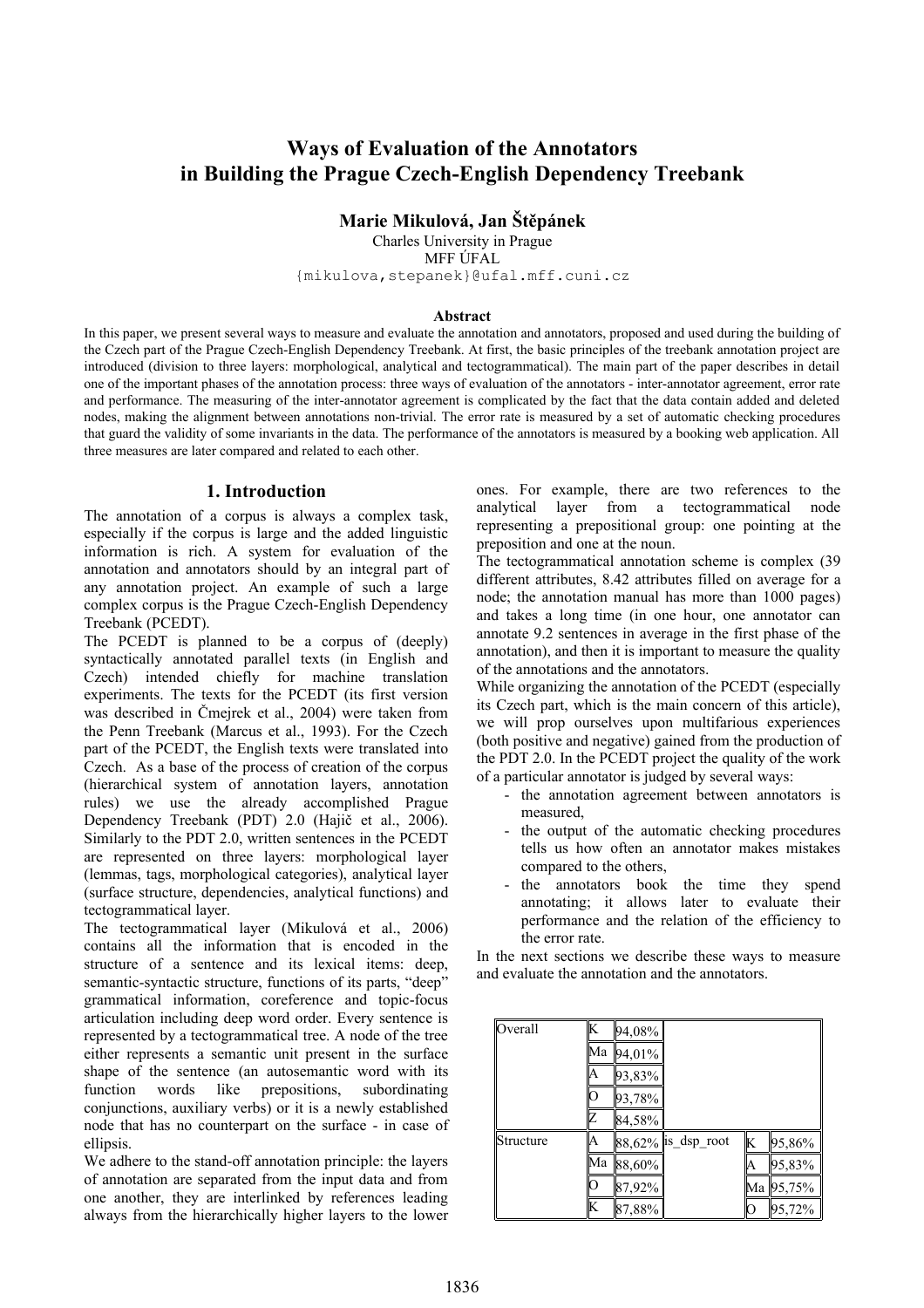|              | Z              | $ 69,28\% $       |                                            | Z | 89,72%             |
|--------------|----------------|-------------------|--------------------------------------------|---|--------------------|
| a/aux.rf     | K              |                   | $93,82\%$ lis_generated                    | K | 96,24%             |
|              | Ma             | 93,58%            |                                            | A | 96,05%             |
|              | A              | 93,55%            |                                            |   | Ma  96,03%         |
|              | $\overline{O}$ | 93,53%            |                                            | Ο | 96,02%             |
|              | Z              | 82,45%            |                                            | Z | 90,27%             |
| a/lex.rf     | K              |                   | $96,26\%$  is_member                       | K | 94,72%             |
|              | Ma             | 96,12%            |                                            | A | 94,70%             |
|              | A              | 96,00%            |                                            |   | Ма ∥94,50%         |
|              | $\overline{O}$ | 95,90%            |                                            | 0 | 94,25%             |
|              | Z              | 89,67%            |                                            | Ζ | 85,47%             |
| annot_commen | K              |                   | $96,52\%$   is_parenthesis  Ma   $95,42\%$ |   |                    |
|              | Ma             | 96,40%            |                                            | K | 95,40%             |
|              | A              | 96,30%            |                                            | О | 95,27%             |
|              | $\overline{O}$ | 96,27%            |                                            | A | 95,15%             |
|              | Z              | 90,43%            |                                            | Z | 88,72%             |
| compl.rf     | K              | 96,32%   is_state |                                            | K | 96,50%             |
|              | Ma             | 96,22%            |                                            |   | Ма ∥96,25%         |
|              | A              | 96,12%            |                                            | O | 96,13%             |
|              | $\overline{O}$ | 96,03%            |                                            | A | 96,13%             |
|              | Z              | 90,18%            |                                            | Z | 90,35%             |
| functor      | K              |                   | 85,70%  t_lemma                            | K | $93,76\%$          |
|              | Ma             | 85,67%            |                                            |   | Ma ∥93,6 <u>0%</u> |
|              | O              | 85,57%            |                                            | 0 | 92,70%             |
|              | A              | 85,13%            |                                            | A | 92,42%             |
|              | Z              | 66,80%            |                                            | Z | 81,60%             |

Table 1: Inter-annotator agreement

## **2. The annotation agreement between annotators**

The basic way how to evaluate an annotation is to measure the inter-annotator agreement. However, the structure to be compared is very complex. The algorithm aligning two tectogrammatical trees built upon the same analytical tree is complex accordingly: the nodes have to be aligned one to one in both the compared files. Since annotators can delete nodes as well as add new ones, not all the nodes must be aligned in every tree pair. Various heuristics are used to align nodes that differ in some attribute values, details are described in (Klimeš, 2006). Once the trees are aligned node to node, we just compare the values of all the attributes of all the aligned nodes. To evaluate the structural agreement, we treat the identifier of a node's parent as a new attribute of the node. Complex attributes (lists, structures etc.) need further manipulation in order to be compared. For example, identifiers of linked analytical nodes have to be sorted; for annotator's comment, we only compare its type, because the text can vary even when having the same meaning.

Since there is no "golden" annotation, we just measure the agreement of all the pairs of annotators (see Table 1, data from December 2007 - from the beginning of the process; average value is shown for every attribute, and average

value over all the attributes and structure is presented as "Overall"). As a baseline, we use the output of an automatic procedure with which the annotators start their work (marked "Z" in the table). Note that the agreement among annotators is always higher than the agreement between any annotator and the baseline.



Figure 1: Inter-annotator agreement over four years.

The inter-annotator agreement was satisfactory over the whole process. In Figure 1, we can see that the two main figures (functor and structure) improved (probably due to changes in the annotation rules), while the other figures rather fluctuated. The attributes with a lower difference between baseline and the annotators (about 5%, i.e. is state, is generated, is dsp root, compl.rf, annot comment, and  $a/lex.rf$  – see Table 1) tend to contain more errors, or have too vague annotation rules. Another reason of the lower difference between the baseline and the annotators is also the rareness of the phenomena described by the attributes (direct speech: is dsp root, formulation of state: is state) that causes the annotators to forget to mark their occurrence. It is probably worth considering to annotate these phenomena separately by an annotator that can concentrate fully on them.

The annotator that agrees most with all the others ("K") is at the same time the annotator that makes the least errors and submits the most sentences (see next sections).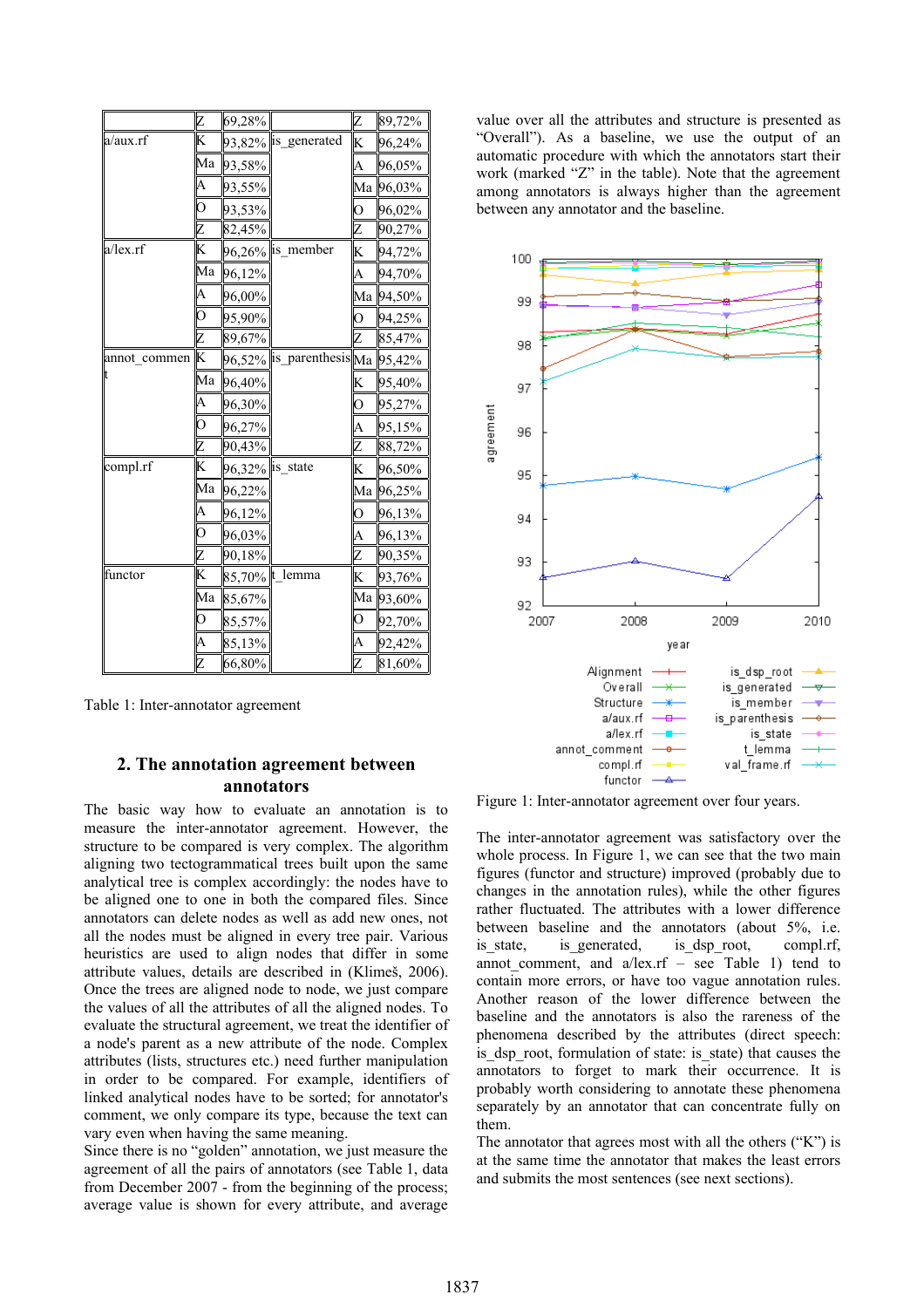#### **3. Error rate**

Using the list of errors generated by the automatic checking procedures (we describe the system for annotation quality checking in Mikulová and Štěpánek, 2009) we can count how often the annotators make errors (only those errors the procedures can detect, of course): the number of errors an annotator made is divided by the number of sentences or nodes he annotated. Table 2 shows the comparison of the error rate for 4 annotators in December 2007 (at the beginning of the process) and current numbers for 7 annotators from July 2009. The numbers from different periods cannot be compared directly because since the beginning there have been more than 30 new checking procedures, which means the current list of errors is longer. On the other hand, the rank of the annotators can be compared.

The table shows that our current best annotator ("K") had approximately 30 errors per 100 sentences and 1.62 errors per 100 nodes. His error rate has not got worse over the two years and he remains the best annotator. The table further shows that the differences in error rate between annotators can be great and that all the annotators keep their positions: no one gets markedly better nor worse – annotator "Ma" is the only annotator whose error rate gets worse over time, but not a lot, the main reason being probably the personality of the annotator. The comparison of veteran annotators and the new ones that have been annotating only for a short time is also interesting: it shows that knack, practice, and experience lead to quality of the annotation.

|          | December<br>2007               | <b>July 2009</b>               |                            |  |  |  |
|----------|--------------------------------|--------------------------------|----------------------------|--|--|--|
| Who      | Errors<br>per<br>100 sentences | Errors<br>per<br>100 sentences | Errors<br>per<br>100 nodes |  |  |  |
| K        | 29.7851                        | 1.5103                         | 0.0806                     |  |  |  |
| $\Omega$ | 39.6699                        | 4.0331                         | 0.2067                     |  |  |  |
| Ma       | 61.4087                        | 8.4670                         | 0.4533                     |  |  |  |
| A        | 63.2318                        | 6.3583                         | 0.3265                     |  |  |  |
| L        |                                | 15.0668                        | 0.8010                     |  |  |  |
| Mi       |                                | 16.2241                        | 0.8460                     |  |  |  |
|          |                                | 19.0476                        | 1.0971                     |  |  |  |

Table 2: Error rate

### **4. Performance of the annotators**

In the annotation process, even the time spent working by the annotators is measured. The annotators book the time to a web form. For each month the web application counts the annotators' performance over the month and the overall performance. Performance of the annotators shows us how the annotation process is difficult and timeconsuming, how much time a particular annotator or an average annotator spends on one sentence. According to these facts we can estimate how much time the annotation process of the whole planned data volume will take, if the annotation schema does not change. Based on these estimates, we can decide whether it is useful or necessary to extend the annotation team (with regard to financial

capacity, of course) or whether it is suitable or urgent to modify and simplify the annotation schema to speed the process up.

The data are important among others to determine the wages; on the basis of the data we tariff a sentence (annotators are being paid monthly according to the number of sentences they have annotated).

Table 3 shows performance of the annotators in October 2008 and June 2009, Table 4 shows the over-all performance. Monitoring the performance illustrates the differences between annotators, but also the fluctuation of each particular annotator. We can also observe the inverse proportionality of the performance and error rate (see section 3): the more efficient an annotator is (he annotates more data), the less errors he makes. This seems to go against the "more haste less speed" principle, nevertheless, regular and frequent annotation of a particular volume of the data appears to be far more essential for a lower error rate and also higher efficiency, because it involves repeated confrontation with annotation rules. The annotator can master the rules more easily, he works faster and makes less errors because of ignorance (there are still errors of inadvertence, but their numbers are not so high and do not change so much). An annotator that works irregularly, just once in a longer period, has not cultivated his intuition, practice, experience, and therefore he works more slowly and produces more errors.

| Who            | Hours  | Sentences | Sentences<br>per hour | Minutes per<br>sentence |
|----------------|--------|-----------|-----------------------|-------------------------|
| A              | 114.25 | 963       | 8.4289                | 7.1184                  |
|                | 827.00 | 7006      | 8.4716                | 7.0825                  |
| J              | 105.70 | 1001      | 9.4702                | 6.3357                  |
| K              | 107.00 | 1430      | 13.3645               | 4.4895                  |
| $\mathsf L$    | 266.41 | 1716      | 6.4412                | 9.3150                  |
| Ma             | 78.00  | 615       | 7.8846                | 7.6098                  |
| Mi             | 169.98 | 1655      | 9.7364                | 6.1624                  |
| $\overline{O}$ | 289.02 | 3211      | 11.1100               | 5.4006                  |

Table 4: Over-all performance of the annotators

#### **5. Conclusion**

In the article, we have presented some organizational aspects of building of a large syntactical treebank. We described three ways to measure and evaluate the annotation and annotators.

We believe that all the three methods described here (inter-annotator agreement, measuring of the error rate, and performance of the annotators) are important for the annotation process and evaluation of the annotators. No annotation can be considered high-quality without measuring the inter-annotator agreement. However,